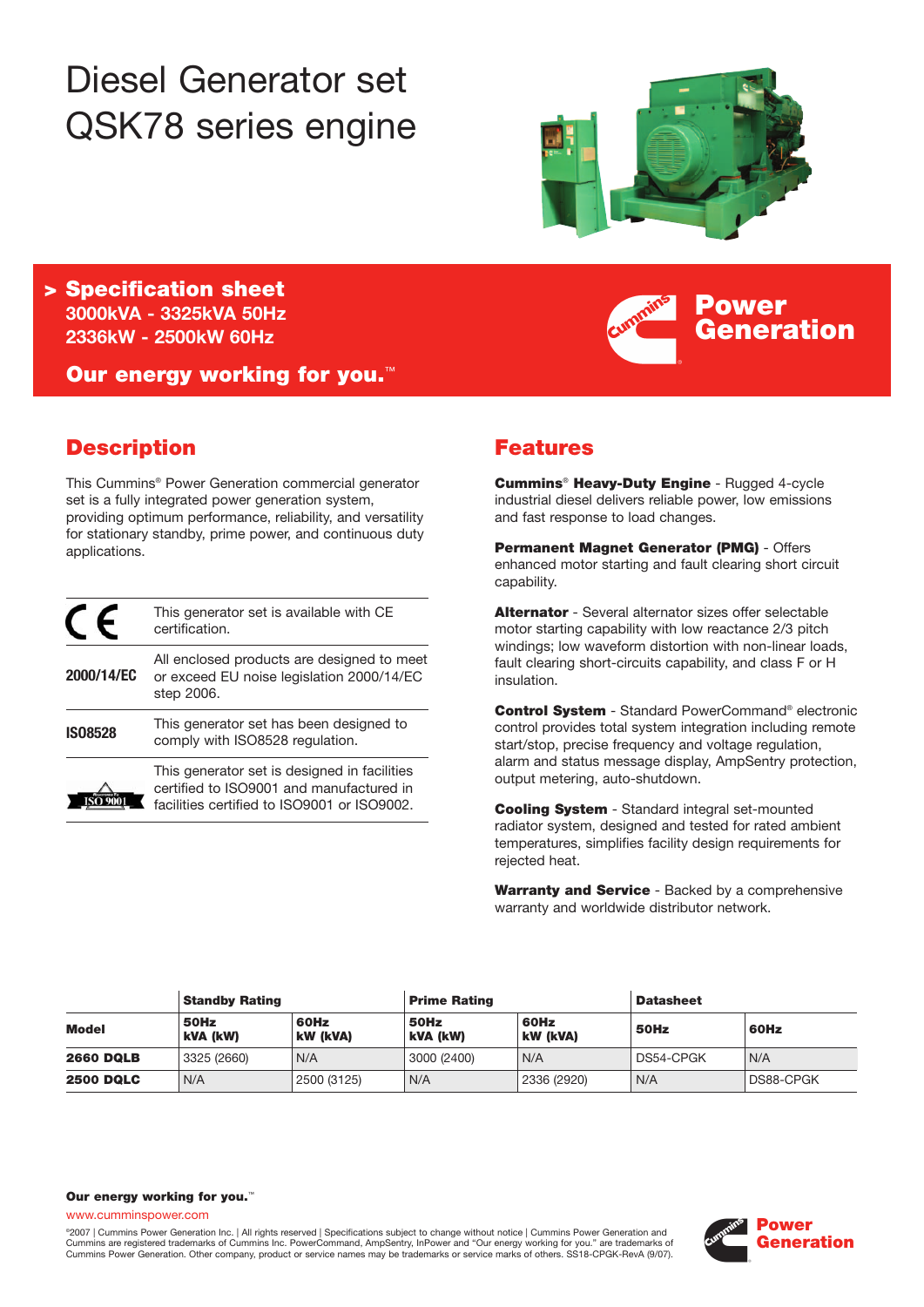# **Generator Set Specifications**

| Governor Regulation Class                | ISO8528 G2                        |
|------------------------------------------|-----------------------------------|
| Voltage Regulation, No Load to Full Load | $± 0.5\%$                         |
| Random Voltage Variation                 | $± 0.5\%$                         |
| <b>Frequency Requiation</b>              | Isochronous                       |
| Random Frequency Variation               | $+1\%$                            |
| <b>EMC Compatibility</b>                 | BS EN 61000-6-4 / BS EN 61000-6-2 |

# **Engine Specifications**

| Design                             | 4 cycle, V-black, turbo Charged and low temperature after-cooled  |  |  |  |
|------------------------------------|-------------------------------------------------------------------|--|--|--|
| <b>Bore</b>                        | 170 mm (6.69 in.)                                                 |  |  |  |
| <b>Stroke</b>                      | 190 mm (7.48 in.)                                                 |  |  |  |
| Displacement                       | 77.6 liters 4735 in.3)                                            |  |  |  |
| <b>Cylinder Block</b>              | Cast iron, 60°V 18 cylinder                                       |  |  |  |
| <b>Battery Capacity</b>            | 2600 amps at ambient temperature 0°F to 32°F (-18°C to 0°C)       |  |  |  |
| <b>Battery Charging Alternator</b> | 40 amps                                                           |  |  |  |
| <b>Starting Voltage</b>            | 24-volt, negative ground                                          |  |  |  |
| Fuel System                        | Direct injection                                                  |  |  |  |
| <b>Fuel Filter</b>                 | Triple element, 10 micron filtration, spin on with fuel separator |  |  |  |
| Air Cleaner Type                   | Dry replaceable element                                           |  |  |  |
| Lube Oil Filter Type(s)            | Six spin-on, combination full flow and bypass filters             |  |  |  |
| <b>Standard Cooling System</b>     | Remote cooled configuration                                       |  |  |  |

# **Alternator Specifications**

| Design                                | Brushless, 4 pole, revolving field                                 |
|---------------------------------------|--------------------------------------------------------------------|
| Stator                                | 2/3 pitch                                                          |
| Rotor                                 | Direct coupled by flexible disc                                    |
| <b>Insulation System</b>              | Class H                                                            |
| <b>Standard Temperature Rise</b>      | 125° C Standby                                                     |
| <b>Exciter Type</b>                   | PMG (Permanent Magnet Generator)                                   |
| <b>Phase Rotation</b>                 | A(U), B(V), C(W)                                                   |
| <b>Alternator Cooling</b>             | Direct drive centrifugal blower fan                                |
| AC Waveform Total Harmonic Distortion | $<$ 5% no load to full linear load. $<$ 3% for any single harmonic |
| Telephone Influence Factor (TIF)      | <50% per NEMA MG1-22.43                                            |
| Telephone Harmonic Factor (THF)       | $<$ 3%                                                             |

# **Available Voltages**

| 50Hz Line - Neutral / Line - Line |                   |                                   |
|-----------------------------------|-------------------|-----------------------------------|
| ● 1905/3300                       | $\bullet$ 219/380 | $\cdot$ 2400/4160                 |
| ● 3640/6300                       | $\bullet$ 254/440 | $\bullet$ 7200/12470              |
| $\bullet$ 3810/6600               | $\bullet$ 277/480 | $\bullet$ 7620/13200              |
| $\bullet$ 6350/11000              | $\bullet$ 347/600 | $\bullet$ 7970/13800              |
|                                   |                   | 60Hz Line - Neutral / Line - Line |

# **Generator Set Options**

## **Engine**

- 208/240/480 V coolant heater for ambient above 4.5 °C (40 °F) - 10,000 W max.
- 208/240/480 V coolant heater for ambient below 4.5 °C (40 °F) - 12,840 W max.
- Eliminator centrifugal oil cleaner

## **Control panel**

- 120/240 V, 100 W control anticondensation space heater
- Paralleling configurations
- Remote fault signal package
- Run relay package

#### **Alternator**

- 80 °C rise alternator
- 105 °C rise alternator
- 125 °C rise alternator
- 120/240 V, 300 W anticondensation heater
- Temperature sensor RTDs, 2/phase
- Temperature sensor alternator bearing RTD
- Differential current transformers

#### **Exhaust system**

- Industrial grade exhaust silencer
- Residential grade exhaust silencer
- Critical grade exhaust silencer

# **Cooling system**

- Radiator, 40 °C ambient
- Radiator, 50 °C ambient
- Remote radiator

#### **Generator set**

- Batteries
- Battery rack w/hold-down floor standing
- PowerCommand Network
- Remote annunciator panel
- Vibration isolators
- 2 year warranty
- 5 year warranty
- 10 year major components warranty

\*Note: Some options may not be available on all models – consult factory for availability.

#### **Our energy working for you.**™

## www.cumminspower.com

°2007 | Cummins Power Generation Inc. | All rights reserved | Specifications subject to change without notice | Cummins Power Generation and<br>Cummins are registered trademarks of Cummins Inc. PowerCommand, AmpSentry, InPow

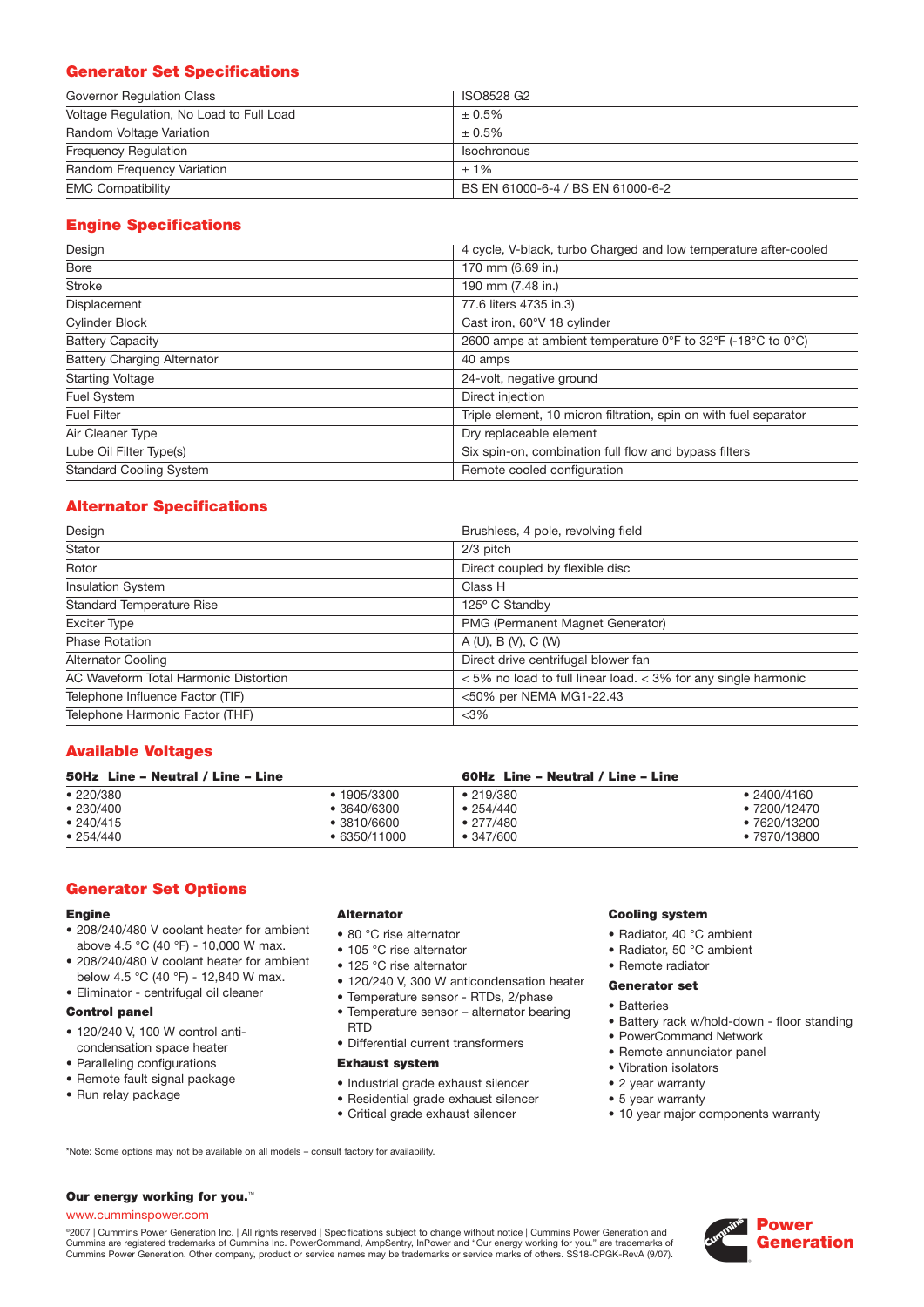# **Control System - PCC3200**

The PowerCommand™ 3200 Control is a microprocessor-based generator set monitoring, and control system.

The control provides an operator interface to the genset, digital voltage regulation, digital governing and generator set protective functions.

The PowerCommand™ 3200 generator set control is suitable for use on a wide range of generator sets in nonparalleling and paralleling applications.

The PowerCommand™ Control can be configured for any frequency, voltage and power connection configuration from 120 to13,800 VAC for for 50Hz or 60Hz operation.

Power for the control is derived from the generator set starting batteries. The control functions over a voltage range from 8VDC to 35VDC.

#### **Major Features**

- Digital Full Authority Electronic Engine Controls for Cummins HPI-PT fuel systems.
- Digital Voltage Regulation with 3-phase sensing.
- AmpSentry™ Protection for true alternator overcurrent protection.
- Analog and Digital AC Output Metering.
- Battery Monitoring System to sense and warn against a weak battery condition.
- Digital Alarm and Status Message Display.
- Generator set Monitoring: Displays status of all critical engine and alternator generator set functions.
- Smart Starting Control System: Integrated fuel ramping to limit black smoke and frequency overshoot.
- Advanced Serviceability using InPower, a PC-based software service tool.

#### **Control System**

Includes all functions to locally or remotely start and stop, and protect the generator set.

#### **Control Switch - RUN/OFF/AUTO**

OFF Mode - the generator set is shut down and cannot be started.

RUN mode the generator set will execute its start sequence.

AUTO mode, the generator set can be started with a start signal from a remote device.

## **LED Indicating Lamps** – includes LED indicating

lamps for the following functions:: Not-in-auto mode Common wiring Shutdown Remote start command Panel lamps and switch. Operator panel can be illuminated by a series of high-intensity LED Lamps Fault Reset Switch. Allows the operator to reset the control after a warning or shutdown condition. Emergency Stop Switch. Immediate shut down of the generator set on operation. Emergency Stop Switch. Immediate shut down of the generator set on operation.

#### **Base Engine Protection:**

Overspeed shutdown Low Oil Pressure Warning / Shutdown High Engine Temperature Warning / Shutdown Underspeed / Sensor Fail Shutdown Fail to Start / Fail to Crank Low / high battery voltage

#### **Options**

Integrated PowerCommand Digital Paralleling Controls Key Type Mode Selector Switch Exhaust Temperature Monitoring PowerCommand Network Alternator Temperature Alarm(s). Refer to the PowerCommand Controls Technical Bulletin for detailed information (S1444)



#### **Our energy working for you.**™

www.cumminspower.com

©2007 | Cummins Power Generation Inc. | All rights reserved | Specifications subject to change without notice | Cummins Power Generation and Cummins are registered trademarks of Cummins Inc. PowerCommand, AmpSentry, InPower and "Our energy working for you." are trademarks of Cummins Power Generation. Other company, product or service names may be trademarks or service marks of others. SS18-CPGK-RevA (9/07).